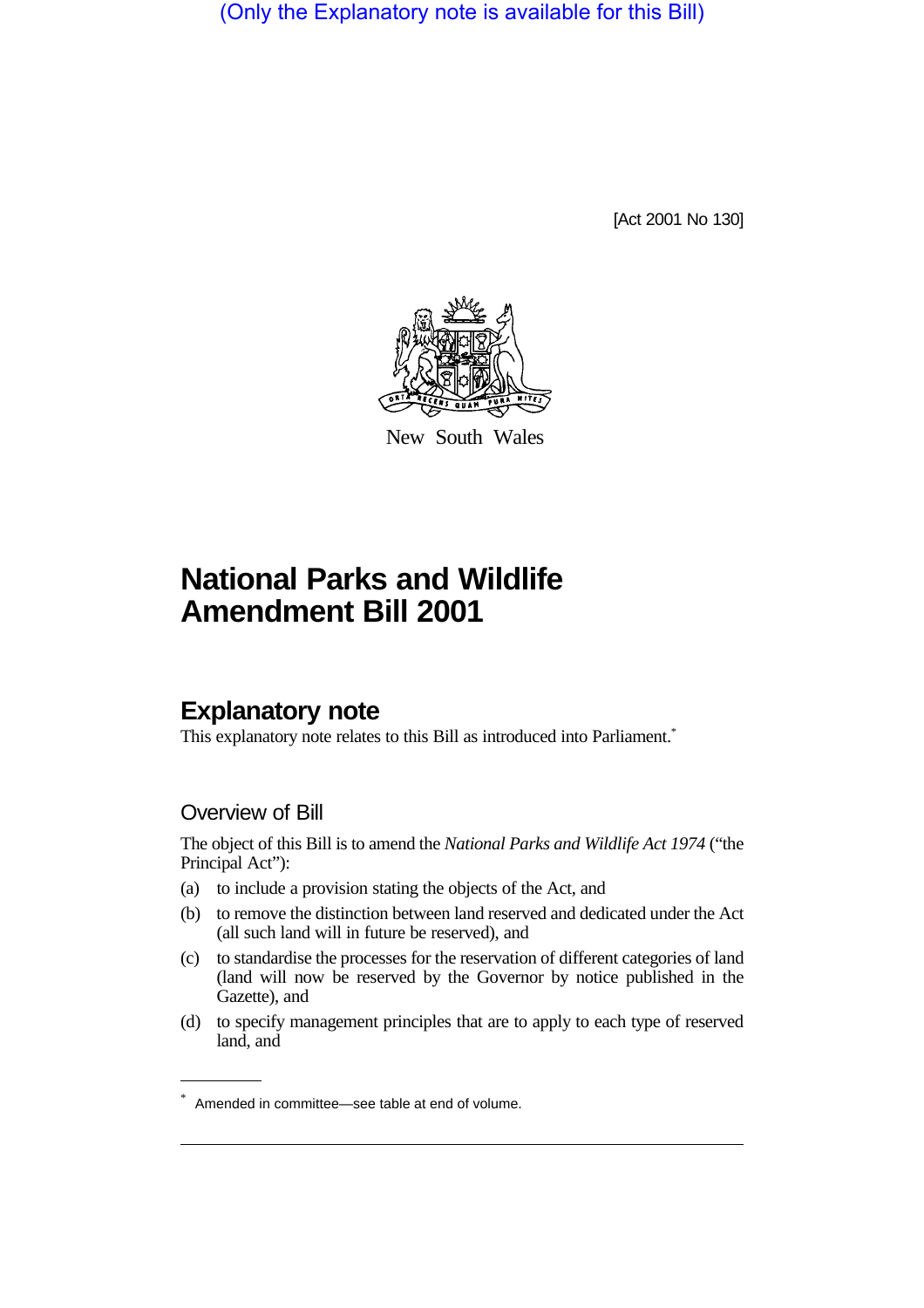Explanatory note

- (e) to standardise provisions relating to the preparation and public exhibition of plans of management, and
- (f) to remove provisions relating to state game reserves, wildlife districts and protected archaeological areas as those provisions are no longer used, and
- (g) to remove provisions relating to wildlife management areas, and
- (h) to rename state recreation areas as state conservation areas, and
- (i) to require the concurrence of certain Ministers to the reservation or classification of land in certain categories under the Act, and
- (j) to remove provisions enabling the declaration of wilderness areas and define wilderness area as land reserved under the Act and declared to be a wilderness area under the *Wilderness Act 1987*, and
- (k) to rename wild and scenic rivers as wild rivers, and
- (l) to rename relics as Aboriginal objects, and
- (m) to enable the Minister to administer certain interests relating to land reserved under the Act, and
- (n) to expand the range of permissible uses for which existing buildings, and modified natural areas, in certain reserves can be leased or licensed subject to specified requirements, and
- (o) to enable the granting of easements, rights of way or licences to enable access to certain landlocked land, and
- (p) to alter provisions relating to the Advisory Council and advisory committees, and
- (q) to enable the licensing of the cultivation of protected native plants (including threatened species) and the picking of cultivated plants in accordance with flora management plans, and
- (r) to make changes to various offence provisions in the Act and to increase the level of penalties for various offences, and
- (s) to protect certain sensitive information relating to the location of threatened species, populations or ecological communities and Aboriginal objects and places, and
- (t) to make other miscellaneous amendments.

The Bill also makes related amendments to the *Forestry and National Park Estate Act 1998*, the *Freedom of Information Act 1989* and the *National Park Estate (Southern Region Reservations) Act 2000*.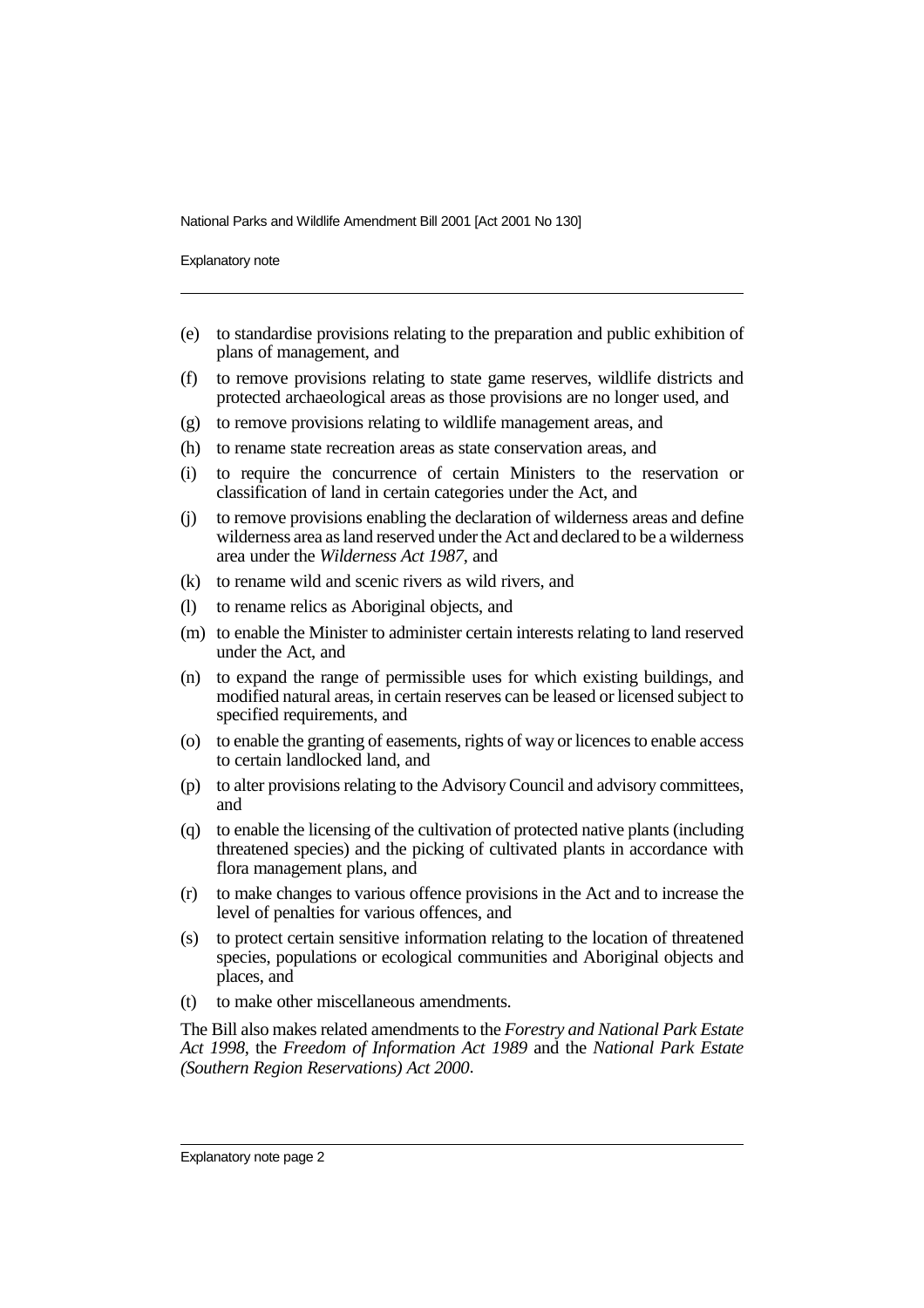Explanatory note

### Outline of provisions

**Clause 1** sets out the name (also called the short title) of the proposed Act.

**Clause 2** provides for the commencement of the proposed Act on a day or days to be appointed by proclamation.

**Clause 3** is a formal provision giving effect to the amendments to the *National Parks and Wildlife Act 1974* set out in Schedules 1–5.

**Clause 4** is a formal provision giving effect to the amendments to the *Forestry and National Park Estate Act 1998*, the *Freedom of Information Act 1989* and the *National Park Estate (Southern Region Reservations) Act 2000* set out in Schedule 6.

### **Schedule 1 Amendment of National Parks and Wildlife Act 1974 relating to classification and management of land**

### **Part 1 Principal amendments**

### **Reservation of land**

Currently under the Principal Act, land within national parks, historic sites, regional parks and state recreation areas is "reserved" and land within nature reserves, karst conservation reserves or Aboriginal areas is "dedicated". **Schedule 1 [23]** (proposed Division 1 of Part 4) removes the distinction between reserved and dedicated land and provides for all proposed such classifications of land to be reserved under the Act. The Part also standardises the processes for the reservation of land by requiring all such classifications of land to be effected by the Governor by notice published in the Gazette. (At present, some land is reserved or dedicated by proclamation of the Governor and some by the Minister by notice published in the Gazette.)

All the existing limitations over reservation of particular classifications of land and disallowance and revocation provisions have been retained and will continue to apply to the new reservation process.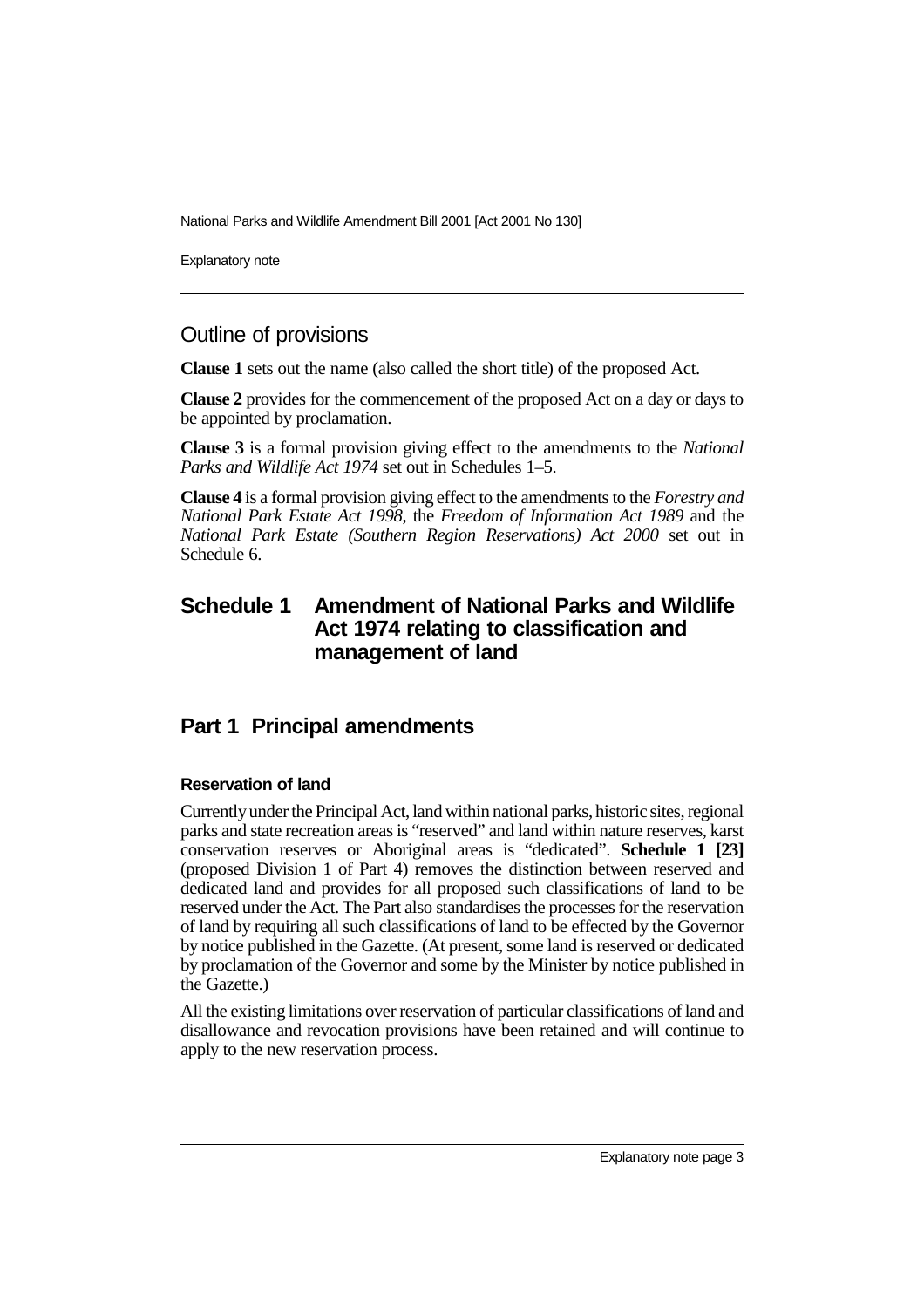Explanatory note

The following modifications have been made to the process for reservation:

- (a) the Governor is not to reserve Crown-timber lands under the Principal Act, and the Minister is not to enter into a conservation agreement in relation to such land, without the concurrence of the Minister administering the *Forestry Act 1916*,
- (b) the Minister is to review the status of land reserved as a state conservation area every 5 years (**Schedule 1 [27]**, proposed section 47M),
- (c) the Governor will be able to reserve land within a state conservation area as a national park or nature reserve, but only with the concurrence of the Minister administering the mining legislation and not while there is a mining interest in force with the respect to the land (**Schedule 1 [26]** and **[27]**),
- (d) the Director-General will only be able to declare a river or part of a river to be a wild river with the concurrence of the Minister administering the *Water Management Act 2000* and the Minister administering the *Mining Act 1992* (**Schedule 1 [37]**) if the declaration will impact on the carrying out of functions under those Acts.

**Schedule 1 [20]**–**[22]** contain amendments to the functions of the Director-General of National Parks and Wildlife and the functions of the National Parks and Wildlife Service to reflect the changes to the reservation and management of land under the Principal Act.

### **Management principles and plans of management**

**Schedule 1 [23]** (proposed Division 2 of Part 4) specifies management principles for each of the categories of reserved land.

**Schedule 1 [51]** specifies the matters to be taken into account when preparing plans of management for various categories of land managed under the Principal Act and deals with the content of those plans (proposed section 72AA).

**Schedule 1 [53]** inserts new provisions into the Principal Act relating to the public exhibition (proposed section 73A) and adoption, amendment and cancellation of all plans of management (proposed section 73B). This will standardise the existing processes relating to plans of management. The persons or bodies who or which currently have responsibility for preparing plans of management for different categories of land are not changed nor are the requirements to consult, or obtain the consent of, specific persons or agencies. (**Schedule 1 [49]** proposed definition of *responsible authority*).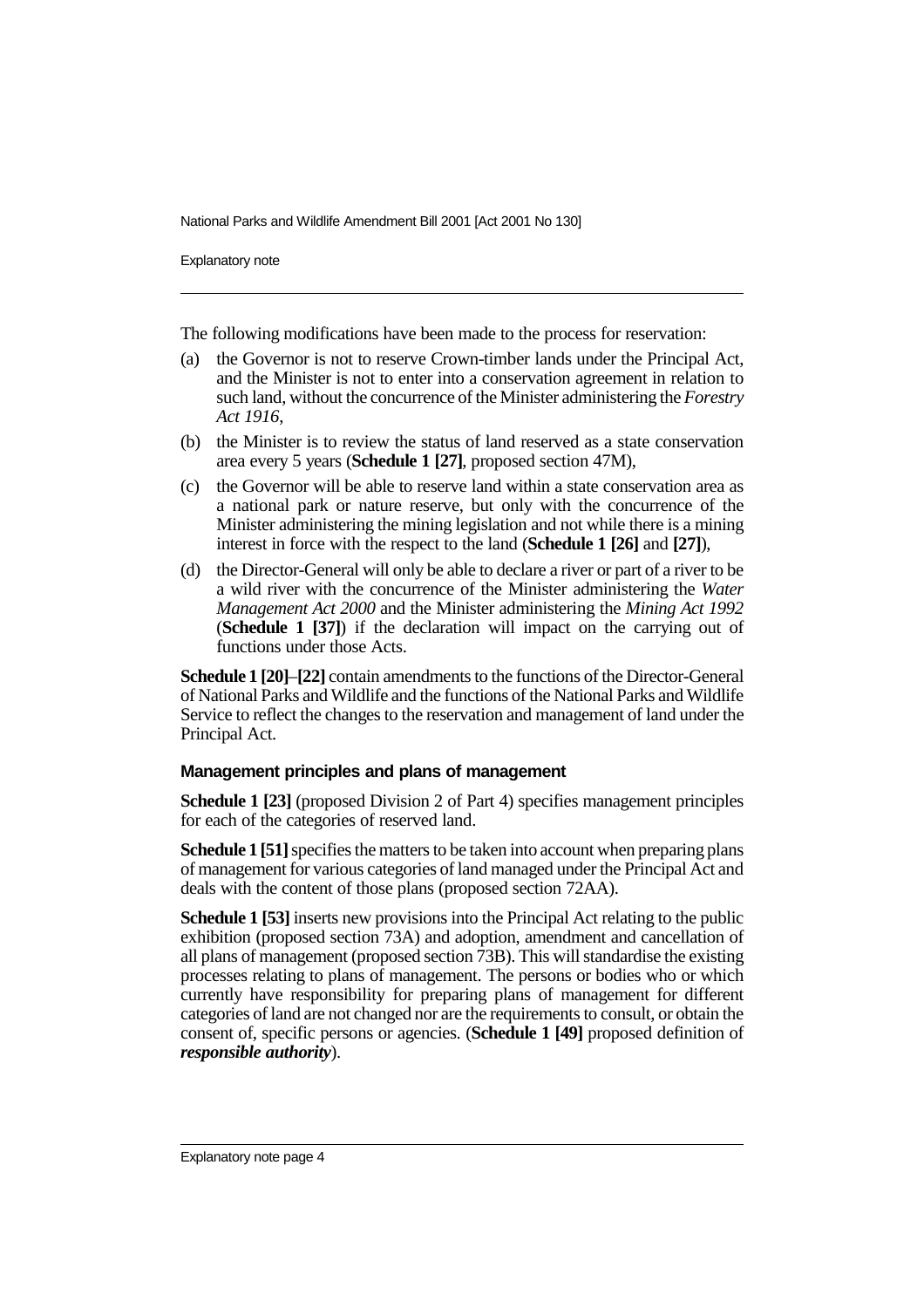Explanatory note

**Schedule 1 [53]** (proposed section 73C) enables the Minister, at the request of a person or body responsible for preparing a plan of management, to make minor alterations to the plan without the need for public consultation, but only after considering any comments made by the appropriate advisory committee.

**Schedule 1 [5]**, **[54]** and **[55]** extend the current requirements relating to plans of management for submerged lands to the intertidal zone, defined as the area between mean high water mark and mean low water mark.

**Schedule 1 [49]**, **[50]** and **[52]** contain related amendments.

#### **Changes to classifications of land**

**Schedule 1 [23]** (proposed section 30A) lists the different classifications of land reservations under the Principal Act. There is a classification of "state conservation area" that has been included which replaces the existing classification of state recreation area.

**Schedule 1 [30]** removes provisions relating to the dedication of state game reserves. Those provisions are not currently used.

**Schedule 1 [34]** and **[35]** remove provisions relating to the declaration of wilderness areas. All wilderness areas will now be declared under the *Wilderness Act 1987*.

**Schedule 1 [36]** provides that rivers or parts of rivers will now be declared to be wild rivers rather than, as at present, wild and scenic rivers.

**Schedule 1 [39]** removes provisions relating to the declaration of protected archaeological areas. Those provisions are not currently used.

**Schedule 1 [41]** removes provisions relating to wildlife districts. Those provisions are not currently used.

**Schedule 1 [42]** removes provisions relating to wildlife management areas.

**Schedule 1 [43]**–**[47]** provide that conservation agreements may be entered into by the Minister with public authorities having control over Crown lands or lands of the Crown.

### **Aboriginal objects**

**Schedule 1** [1] defines an Aboriginal object. This term will replace the term "relic" in the Principal Act. **Schedule 1 [11]** removes the current definition of relic.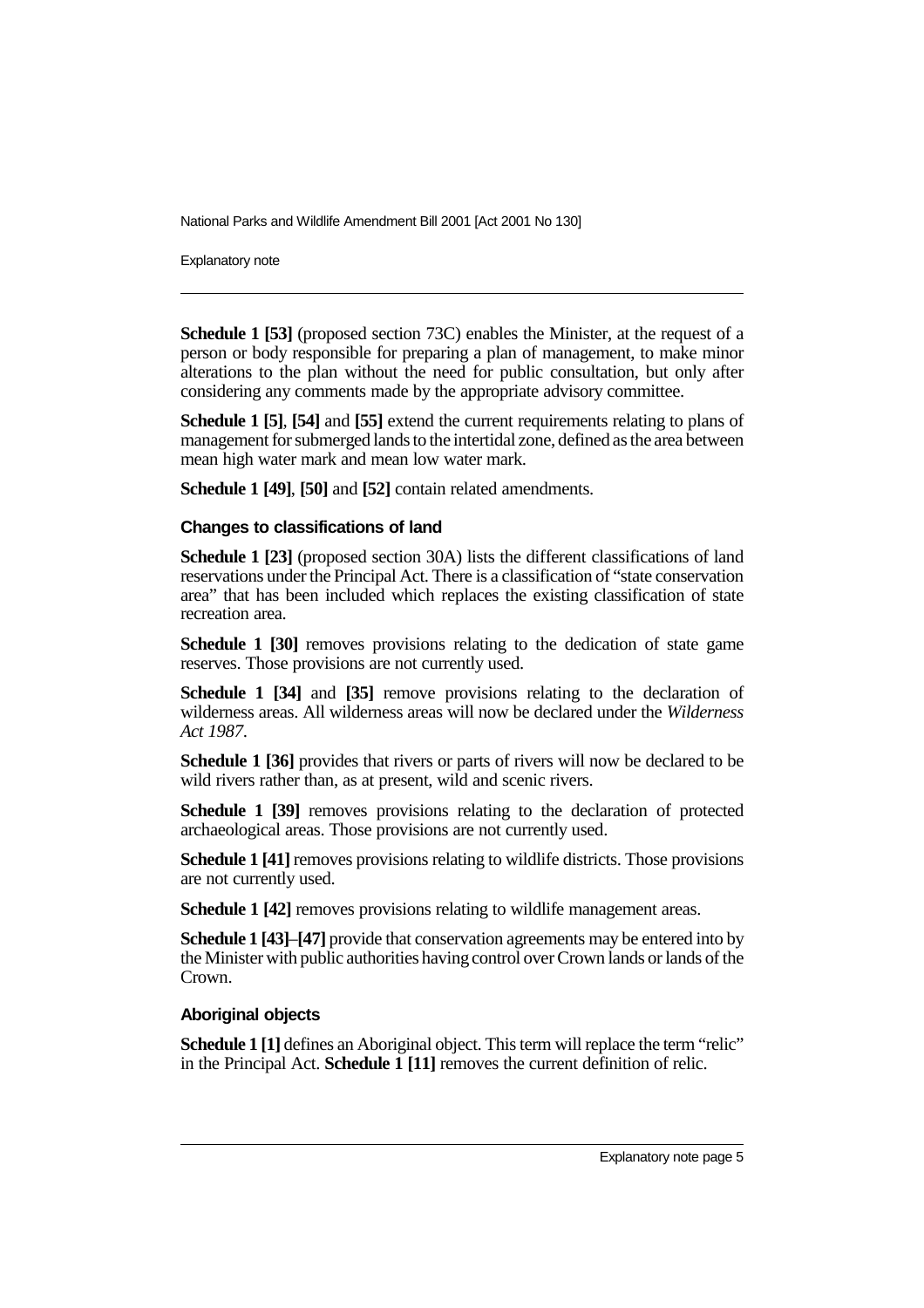Explanatory note

#### **Leases, licences, easements and other interests affecting reserved land**

**Schedule 1 [56]** provides that the Minister may grant a lease of land within a national park, historic site, state conservation area, regional park or karst conservation reserve (other than Aboriginal land) to enable the adaptive reuse of an existing building or structure for any purpose. The Minister may grant a licence of land within one of those reserves for any purpose if it is a modified natural area and any individual licence does not exceed 7 consecutive days. **Schedule 1 [2]** contains a definition of adaptive reuse and **Schedule 1 [8]** contains a definition of modified natural area. (The amendments will overcome restrictions arising from certain court decisions including *Packham v Minister for Environment* (1993) 31 NSWLR 65.)

Such a lease or licence may only be granted if the purposes for which it is granted and the land and buildings in respect of which it is granted are identified in the relevant plan of management for the land. In the case of leases for more than 5 years (including any option to renew), the proposal must be advertised for public comment. The Minister is to have regard to conservation and heritage values when determining to grant such a lease or licence.

**Schedule 1 [57]** provides that the Minister, in certain circumstances, may grant an easement, right of way or licence over land reserved under the Principal Act to enable access to land completely or partially surrounded by the reserve.

**Schedule 1 [58]** (proposed section 187) enables the Minister to take over the administration of certain existing interests under the *Forestry Act 1916*, the *Crown Lands Act 1989*, the *Crown Lands (Continued Tenures) Act 1989* or the *Western Lands Act 1901*.

**Schedule 1 [58]** (proposed section 188) enables the Minister to grant a new lease or licence under the Principal Act to replace certain authorisations in force under the *Forestry Act 1916*, the *Crown Lands Act 1989*, the *Crown Lands (Continued Tenures) Act 1989* or the *Western Lands Act 1901* for the purpose of enabling the continued operation of broadcasting or telecommunications facilities. Such a lease or licence may also be granted in respect of such facilities lawfully constructed under Commonwealth legislation.

#### **Definitions and other related amendments**

**Schedule 1 [3]**, **[4]**, **[6]**, **[7]**, **[9]**, **[10]**, **[12]**–**[19]** amend the definition provisions in the Principal Act in relation to the amendments detailed above.

**Schedule 1 [24]**, **[25]**, **[28]**, **[29]**, **[31]**–**[33]**, **[38]**, **[40]**, **[43]** and **[48]** contain other related amendments.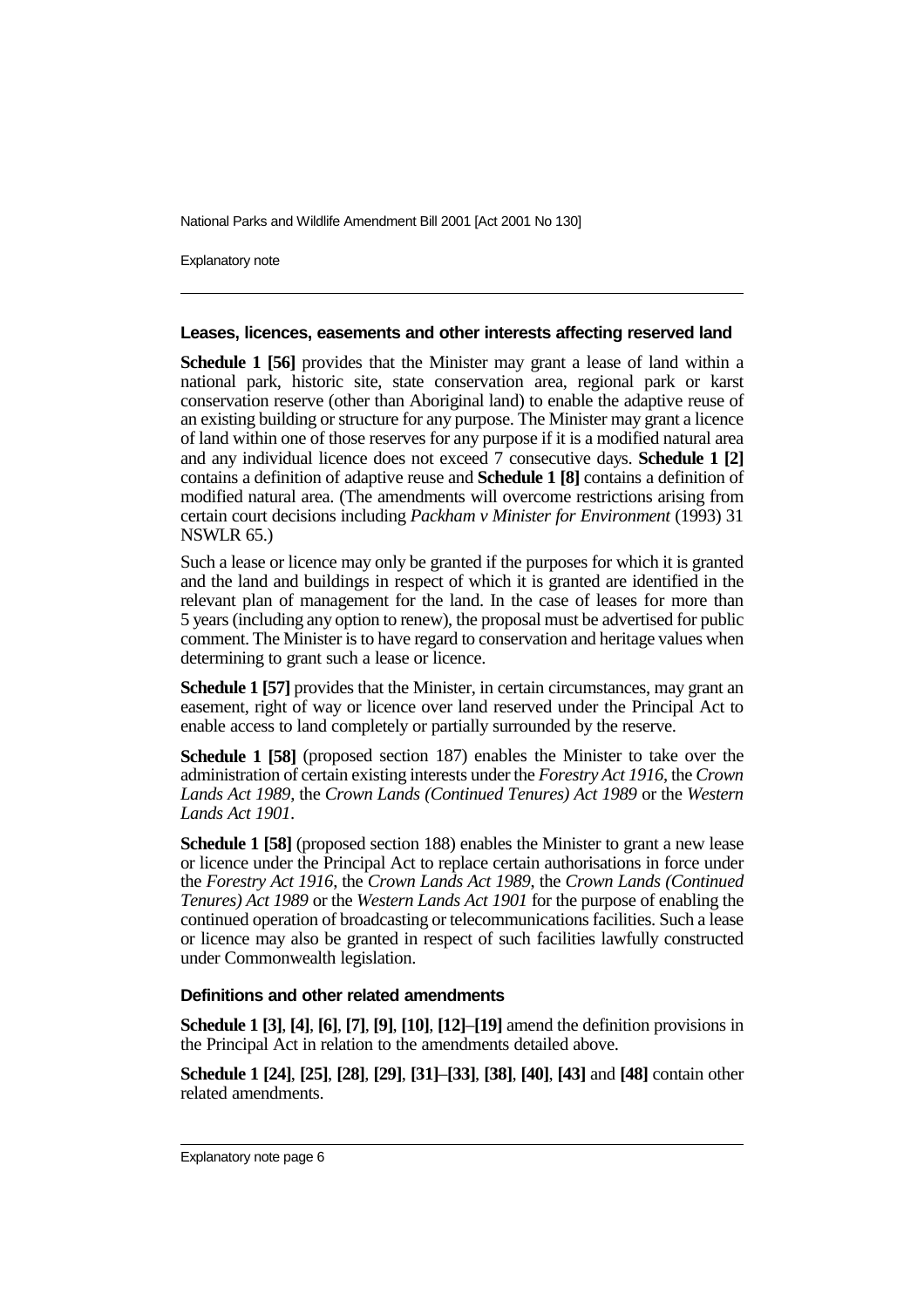Explanatory note

### **Part 2 Consequential amendments**

**Part 2** of **Schedule 1** contains amendments consequential to those amendments made by Part 1.

### **Schedule 2 Amendment of National Parks and Wildlife Act 1974 relating to Advisory Council and advisory committees**

**Schedule 2 [2]** changes the functions of the National Parks and Wildlife Advisory Council. **Schedule 2 [5]** changes the membership of the Council so that it will now consist of 17 members appointed by the Minister and having specified qualifications. **Schedule 2 [9]** provides that the Minister may appoint a Chairperson and Deputy Chairperson of the Council from a panel of members nominated by the Council. **Schedule 2 [12]** changes the term of office of members of the Council from 5 years to 4 years. **Schedule 2 [1]**, **[6]**–**[8]** and **[10]** contain consequential amendments.

**Schedule 2 [3]** provides for the Director-General to divide the State into administrative regions and for the constitution of an advisory committee for each administrative region. Advisory committees can also be constituted for other specific purposes. The functions of advisory committees are specified. **Schedule 2 [11]** and **[12]** amend provisions dealing with the composition of advisory committees and the term of office of members.

**Schedule 2 [4]** removes provisions dealing with the Aboriginal Cultural Heritage (Interim) Advisory Committee and provides instead for the constitution and functions of an Aboriginal Cultural Heritage Advisory Committee. **Schedule 2 [13]**–**[18]** contain consequential amendments.

# **Schedule 3 Amendment of National Parks and Wildlife Act 1974 relating to licensing and offences**

### **Destruction of Aboriginal objects and places and heritage impact permits**

**Schedule 3 [2]** amends section 90 of the Principal Act which contains an offence of knowingly destroying, defacing or damaging Aboriginal objects and Aboriginal places without the consent of the Director-General of National Parks and Wildlife.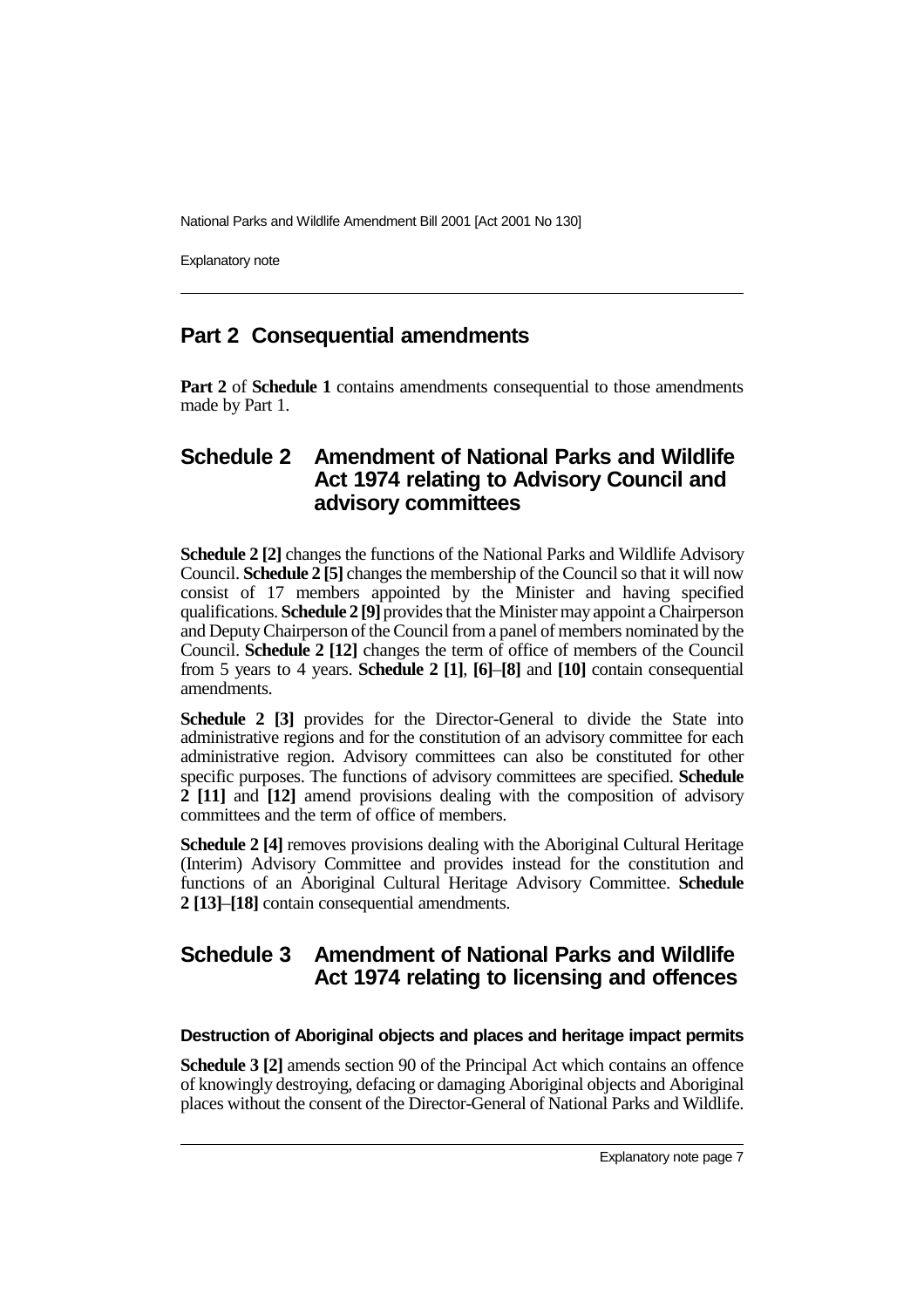Explanatory note

The element of knowledge will be removed from the offence and a defence relating to the taking of reasonable precautions included.

**Schedule 3 [1]** and **[3]**–**[8]** rename consents granted by the Director-General under section 90 of the Principal Act that allow a person to destroy, damage and otherwise interfere with Aboriginal objects and places to heritage impact permits. Such permits may not be issued in respect of Aboriginal objects and Aboriginal places listed on the State Heritage Register without the consent of the Director of the Heritage Office.

**Schedule 3 [9]** enables a court to direct a person to mitigate damage to or restore an Aboriginal object or an Aboriginal place in appropriate circumstances when finding the person guilty of an offence referred to in section 90 of the Principal Act.

### **Stop work orders and interim protection orders**

**Schedule 3 [10]** and **[11]** extend the current provisions relating to the issuing of stop work orders so as to enable them to be issued in relation to Aboriginal objects and Aboriginal places and to other items of cultural heritage situated on land reserved under the Principal Act. An offence of failing to comply with such orders is included.

**Schedule 3 [12]** expands the class of persons that must comply with the interim protection orders and increases the penalties for non-compliance.

### **Offences, penalties and proceedings for offences**

**Schedule 3 [13]**, **[14]**, **[20]**–**[33]**, **[38]**, **[39]**, **[41]** and **[42]** increase the penalties for most offences under the Principal Act and include additional defences for some of those offences. **Schedule 3 [44]** and **[45]** contain consequential amendments.

**Schedule 3 [16]** omits an offence of possessing more than 19 birds that are protected fauna without appropriate authorisation. Section 101 of the Principal Act remains unamended and contains an offence of buying, selling or having possession of protected fauna (that are not exempt from the operation of the section) without appropriate authorisation.

**Schedule 3 [43]** provides that directors and other persons concerned in the management of corporations that commit offences against the Principal Act or the regulations are taken to be guilty of those offences unless they can show that they did not know of the commission of the offences or they were not in a position of influence or, if they were, that they tried to prevent the offence.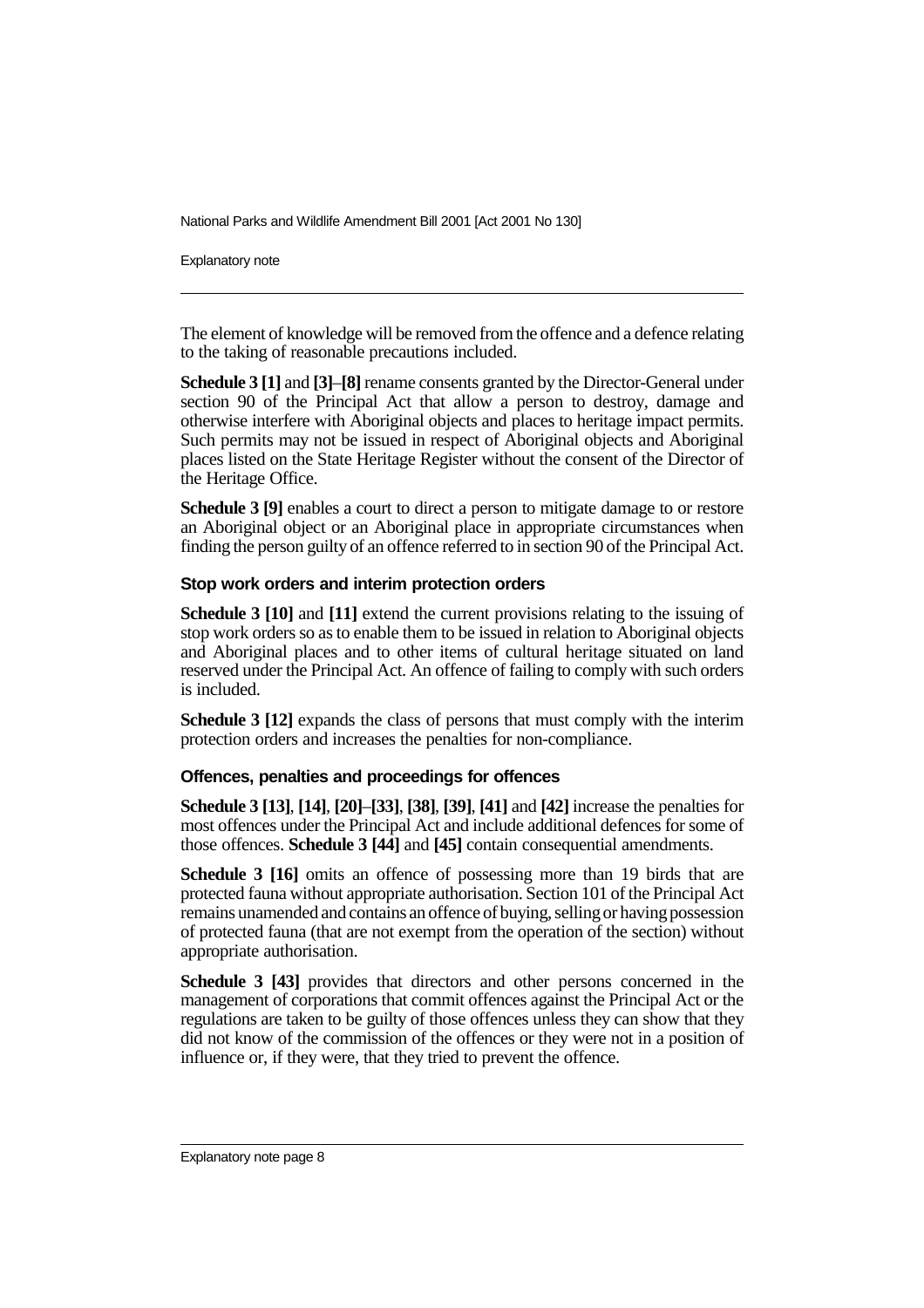Explanatory note

#### **Licences under Forestry Act 1916**

**Schedule 3 [19]** varies the restrictions on the issue of certain licences under the *Forestry Act 1916* for the removal of protected native plants and forest materials from State forests, timber reserves or Crown land.

#### **Licensing of picking, growing, import or export of certain plants**

**Schedule 3 [34]** provides that an authorised officer may only issue a licence authorising the picking of a plant of a threatened species if the plant has been cultivated in accordance with a licence issued under the Principal Act.

**Schedule 3 [35]** removes a reference that enables licences to be issued to grow plants of any threatened species. Such licences will only be able to be issued in respect of threatened species of plants that are listed under the Principal Act as protected native plants.

**Schedule 3 [36]** (proposed section 132A) enables an authorised officer to issue an import or export licence to import or export protected native plants into or out of the State.

**Schedule 3 [17]** and **[36]** enable licences issued under the Principal Act for the picking, growing, import and export of plants to be issued for different classes of plants. **Schedule 3 [46]** substitutes Schedule 13 which specifies protected native plants in order to divide the Schedule into different classes of plants and to make amendments to the current list of protected native plants.

**Schedule 3 [37]** makes it a condition of a licence to pick a protected native plant in the wild that it be carried out in accordance with any relevant flora plan of management in force under the Principal Act. **Schedule 3 [18]** enables the Director-General of National Parks and Wildlife to prepare flora plans of management.

### **Additional offences relating to reserved land and fauna**

**Schedule 3 [15]** enables an authorised officer to give a direction to a person to stop feeding protected fauna or to stop an activity that is causing or likely to cause distress to protected fauna. Certain circumstances are specified in which a direction may not be issued. It is an offence to fail to comply with such a direction.

**Schedule 3 [40]** creates an offence of removing water (except in certain circumstances), or removing or damaging vegetation, rock, soil and the like, or damaging objects or places of cultural value on land reserved or acquired under the Principal Act. A court convicting a person of such an offence may order the damage to be mitigated or restoration work to be carried out.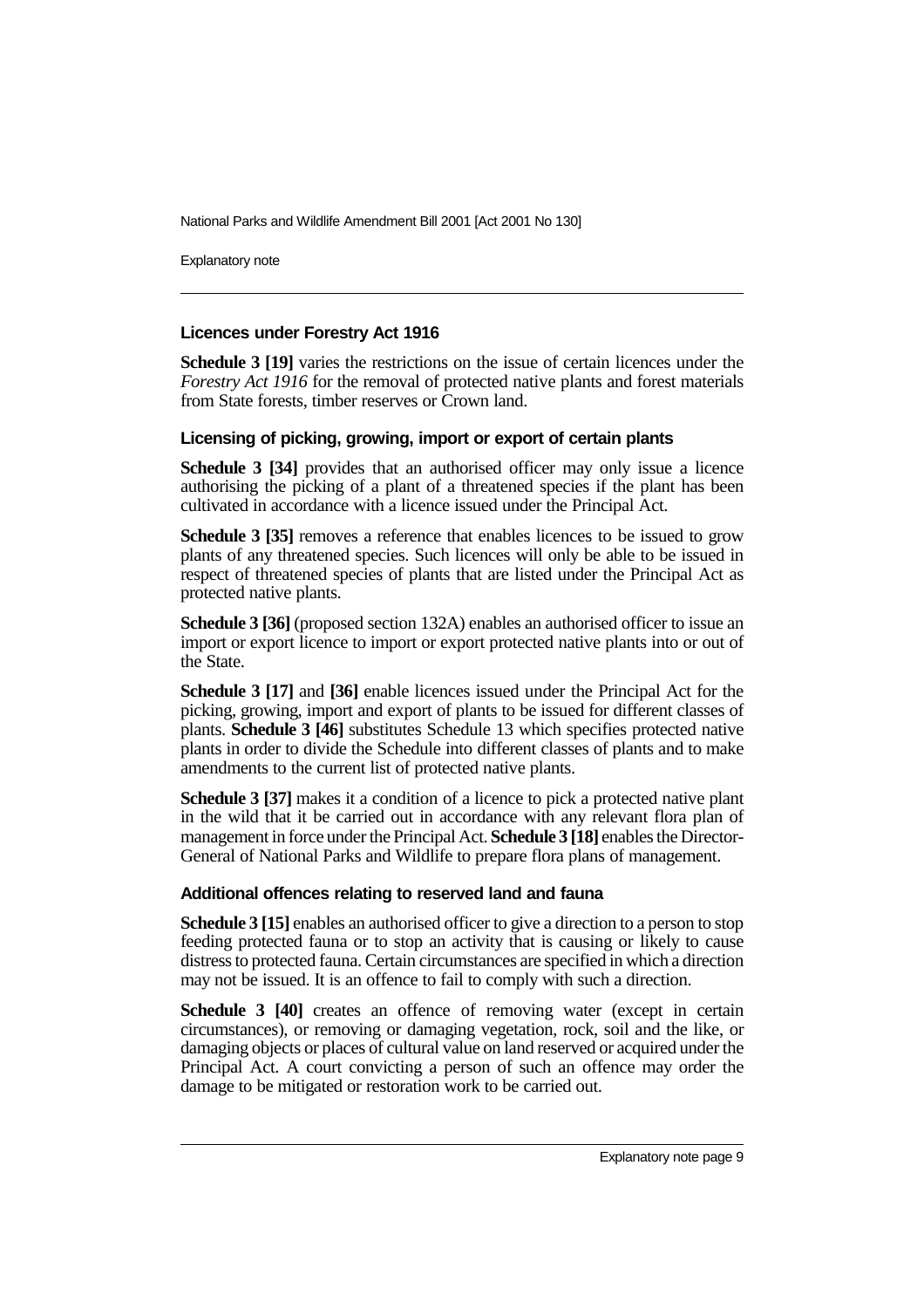Explanatory note

### **Schedule 4 Miscellaneous amendments to National Parks and Wildlife Act 1974**

**Schedule 4 [1]** includes a provision stating the objects of the Principal Act. **Schedule 4 [2]** contains a consequential amendment.

**Schedule 4 [3]**–**[7]** enable payments into and out of the National Parks and Wildlife Fund established under the Principal Act for the purposes of the management of land by the National Parks and Wildlife Reserve Trust.

**Schedule 4 [8]** provides that the Director-General of National Parks and Wildlife may give notice to the Minister that specified documents in the possession of the National Parks and Wildlife Service relating to the location of threatened species, populations or ecological communities or Aboriginal objects, or the cultural values of an Aboriginal place or Aboriginal object, should be withheld in the public interest. Before giving such a notice in relation to an Aboriginal place or Aboriginal object, the Director-General must consult with Aboriginal people who have an interest in the object or place. An amendment to Schedule 1 to the *Freedom of Information Act 1989* provides that such a notice is an exempt document for the purposes of that Act.

**Schedule 4 [9]** and **[10]** contain savings and transitional provisions.

# **Schedule 5 Amendments to National Parks and Wildlife Act 1974 by way of statute law revision**

**Schedule 5** contains amendments by way of statute law revision.

# **Schedule 6 Amendment of other Acts**

**Schedule 6.1** and **6.3** extend the operation of provisions in the *Forestry and National Park Estate Act 1998* and the *National Park Estate (Southern Region Reservations) Act 2000* to enable the Minister to take over the administration of certain existing interests under the *Crown Lands (Continued Tenures) Act 1989*. A validation is also included in relation to certain actions taken under the existing provisions.